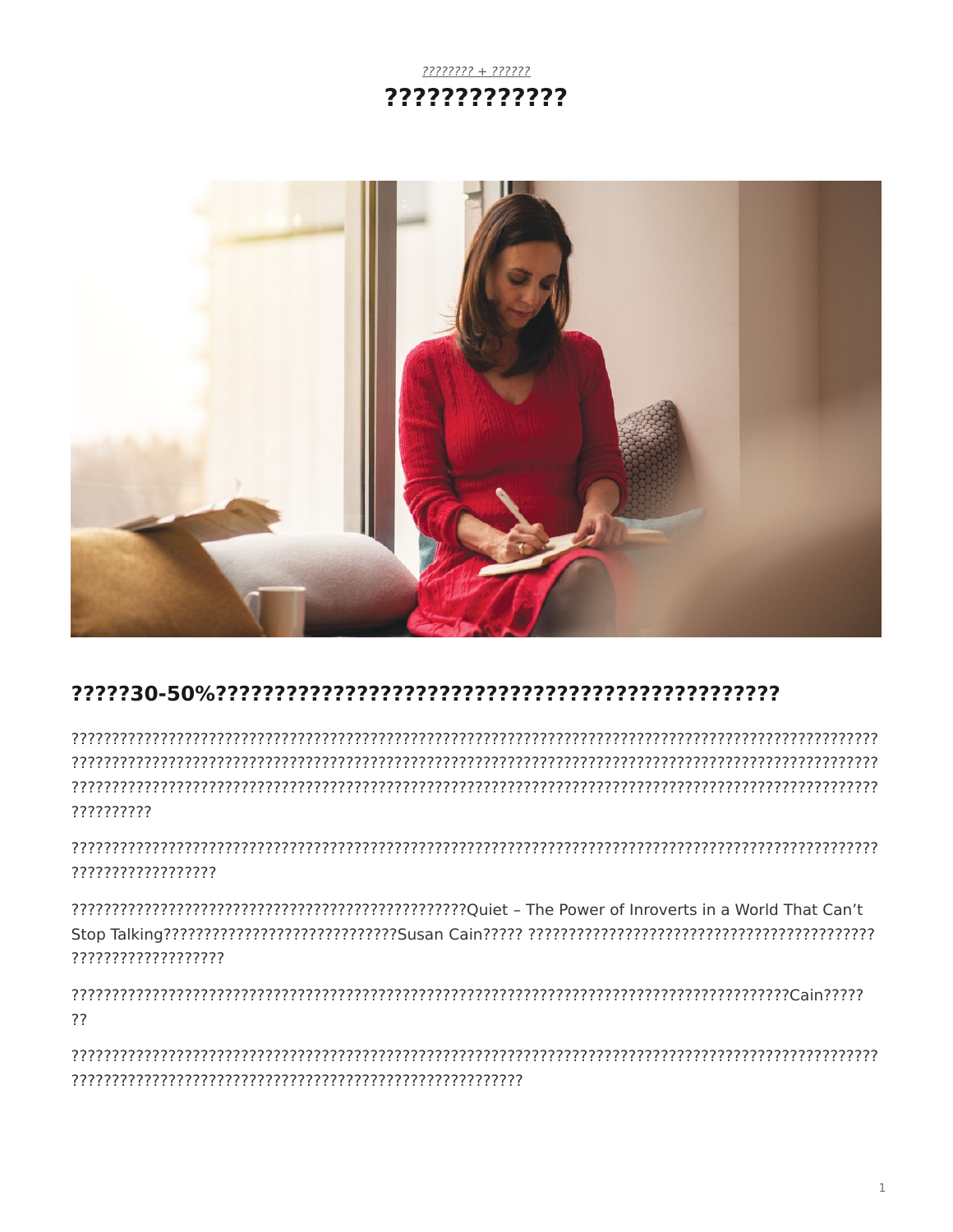??????????????????Steelcase??CEO???Jim Keane??????????

# ????????????????

Steelcase?Cain?????Quiet Revolution™ - ????????????????????????????????Susan???????????????????????? 

?????????Cain???????

### ?????????????????????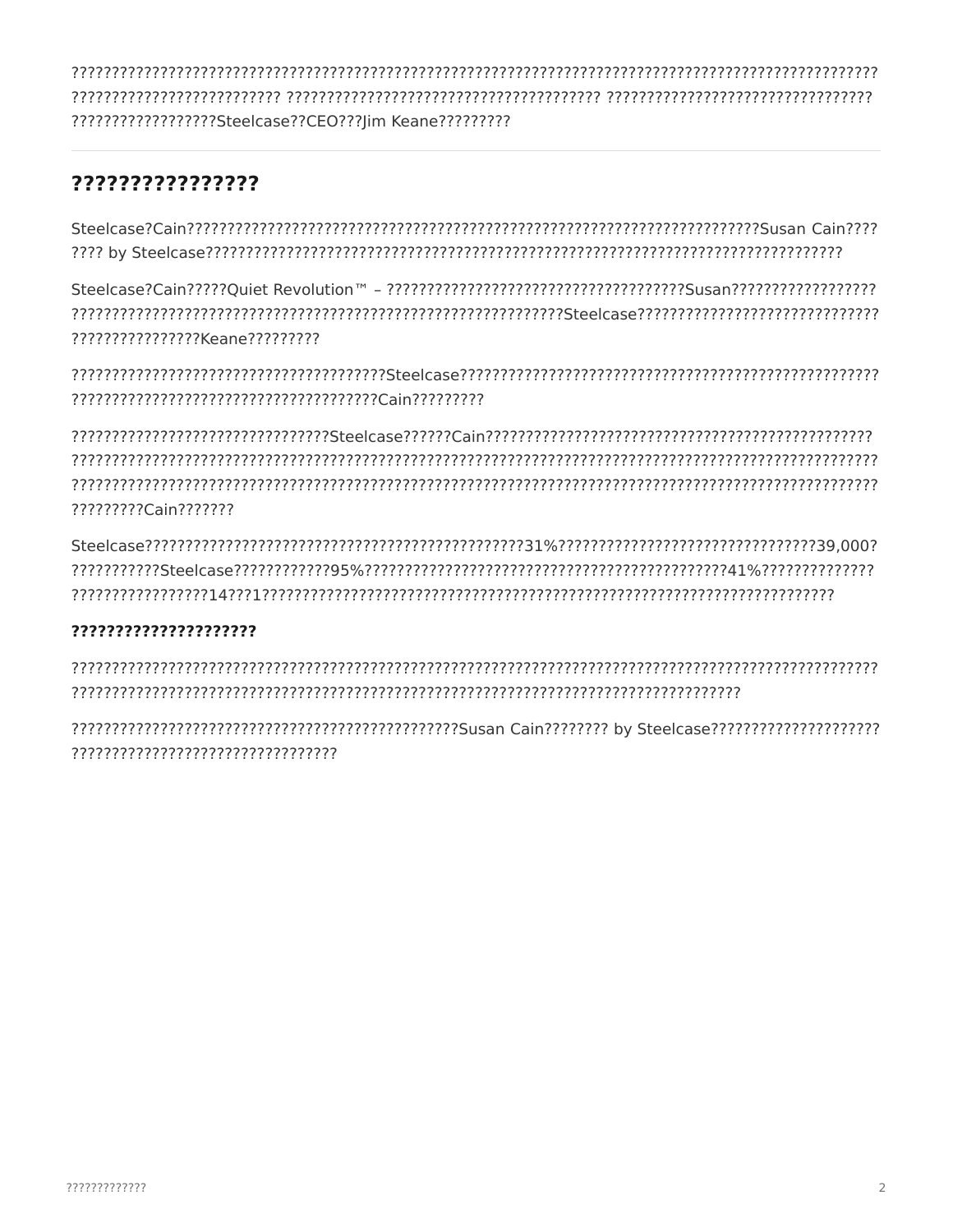

- 
- 
- 
-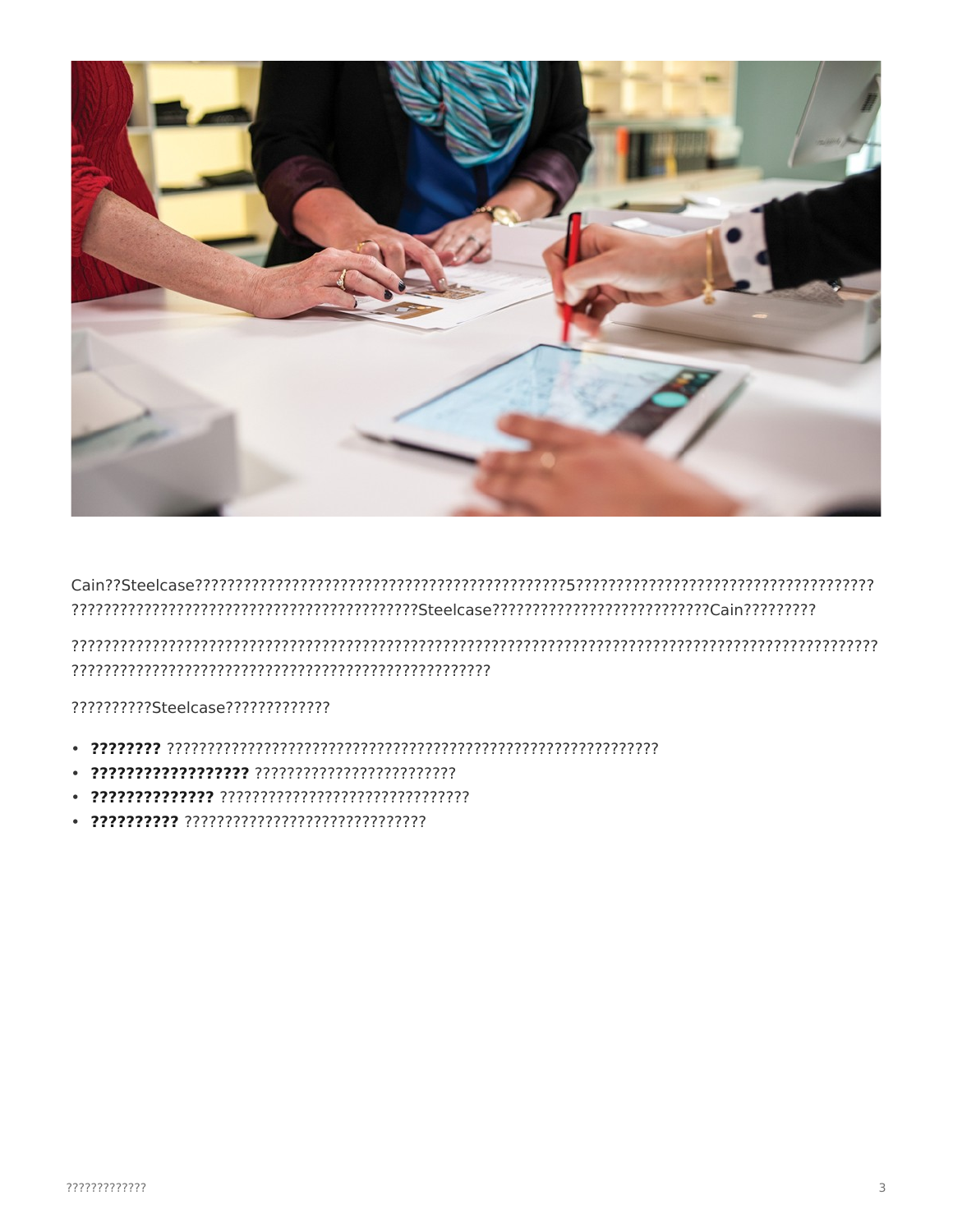

## 5??????????????

#### **Susan Cain????????????????? by Steelcase**

?Susan Cain???????? by Steelcase????????????????????????????????48-100??????????????????????????????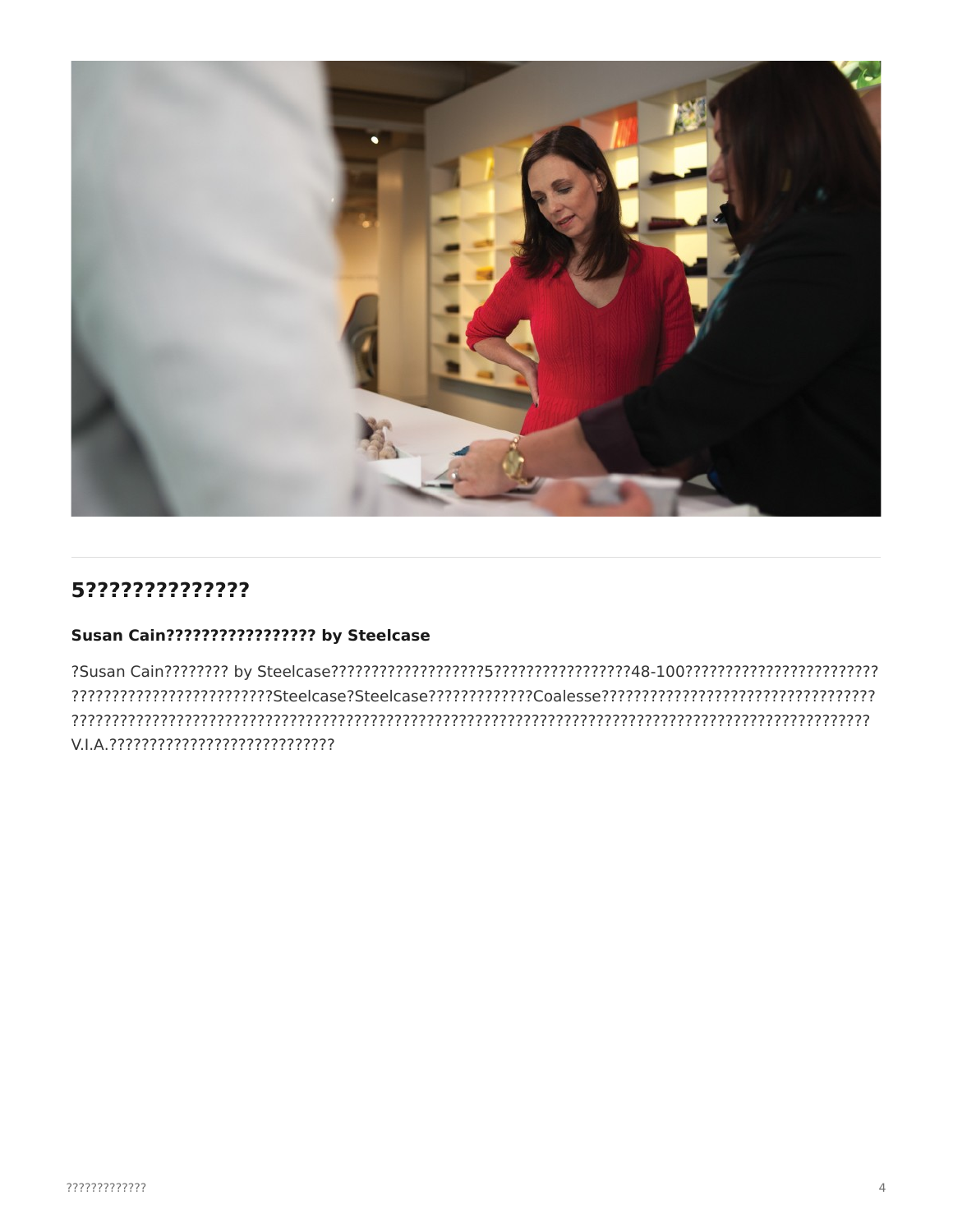

## ?????????????

 $\label{def:constrained} \textbf{?} \textbf{?} \textbf{?} \textbf{?} \textbf{?} \textbf{?} \textbf{?} \textbf{?} \textbf{?} \textbf{?} \textbf{?} \textbf{?} \textbf{?} \textbf{?} \textbf{?} \textbf{?} \textbf{?} \textbf{?} \textbf{?} \textbf{?} \textbf{?} \textbf{?} \textbf{?} \textbf{?} \textbf{?} \textbf{?} \textbf{?} \textbf{?} \textbf{?} \textbf{?} \textbf{?} \textbf{?} \textbf{?} \textbf{?} \textbf{?} \text$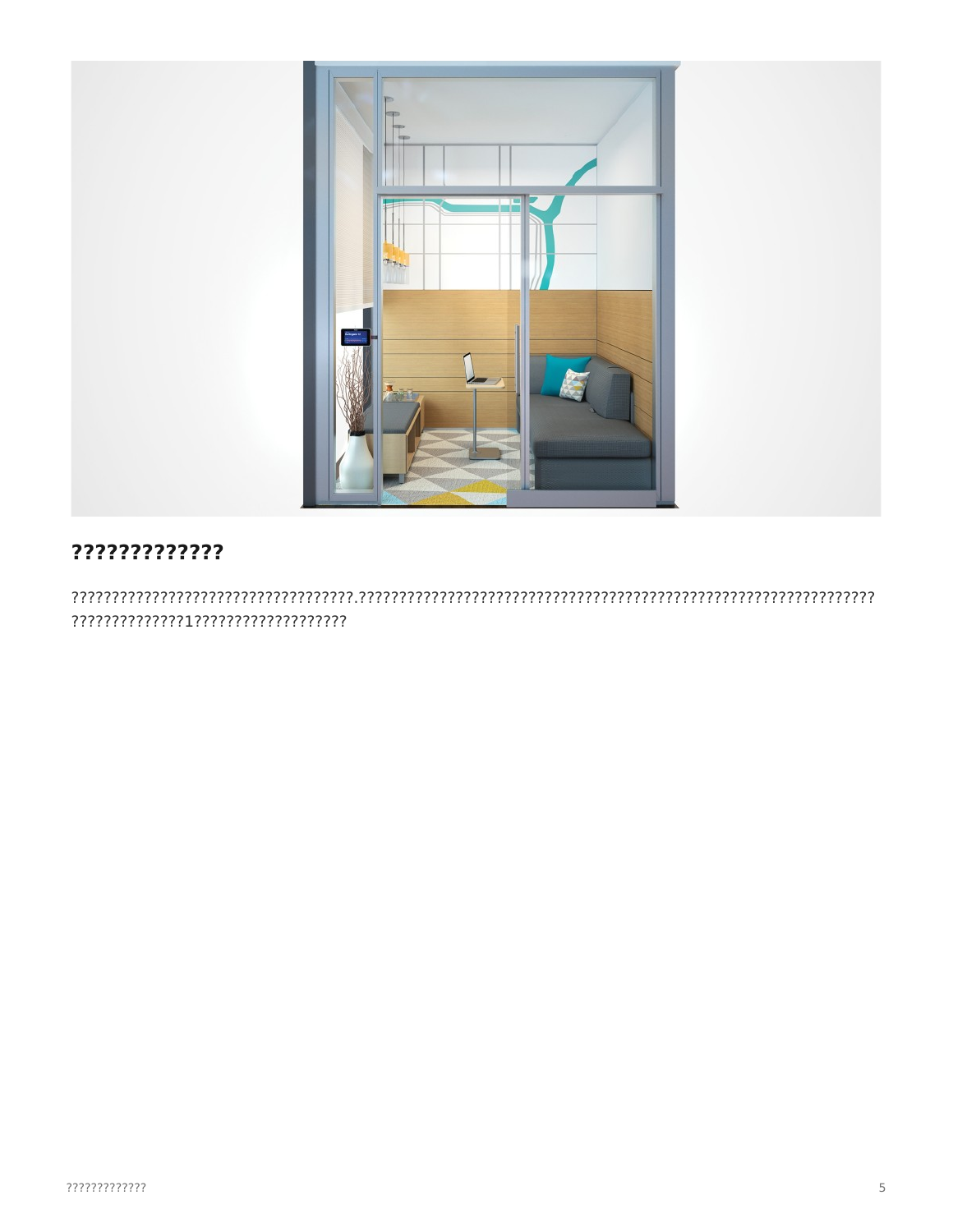????



## ???????

???????????????????.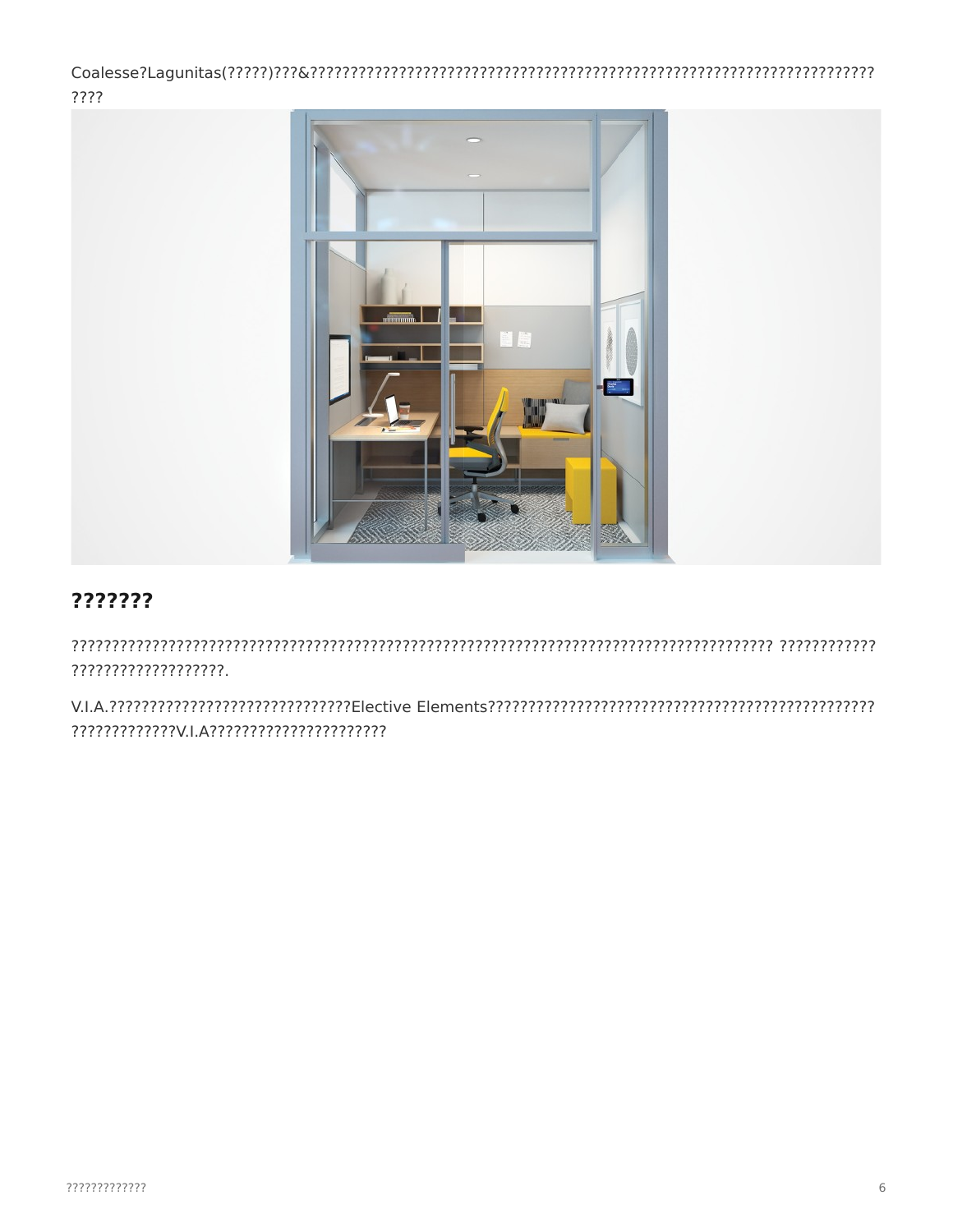

## ????

 $\label{def:constrained} \Omega^{\bullet}(\Omega^{\bullet})\Omega^{\bullet}(\Omega^{\bullet})\Omega^{\bullet}(\Omega^{\bullet})\Omega^{\bullet}(\Omega^{\bullet})\Omega^{\bullet}(\Omega^{\bullet})\Omega^{\bullet}(\Omega^{\bullet})\Omega^{\bullet}(\Omega^{\bullet})\Omega^{\bullet}(\Omega^{\bullet})\Omega^{\bullet}(\Omega^{\bullet})\Omega^{\bullet}(\Omega^{\bullet})\Omega^{\bullet}(\Omega^{\bullet})\Omega^{\bullet}(\Omega^{\bullet})\Omega^{\bullet}(\Omega^{\bullet})\Omega^{\bullet}(\Omega^{\bullet})\Omega^{\bullet}(\Omega^{\bullet})\Omega^{\bullet}(\Omega^{\bullet})\Omega^{\bullet}(\Omega^{\bullet})\Omega^{\bullet}(\Omega$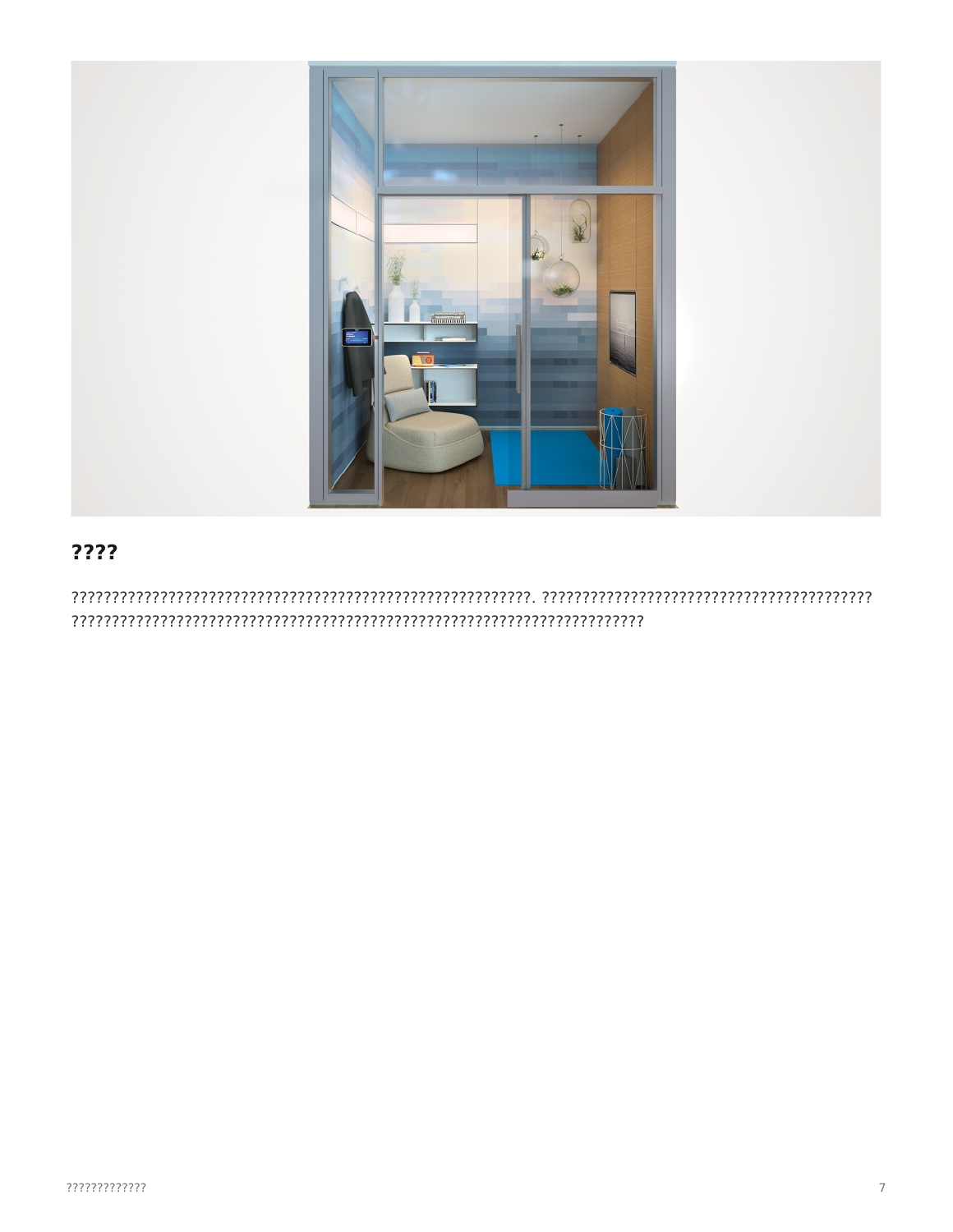

## ???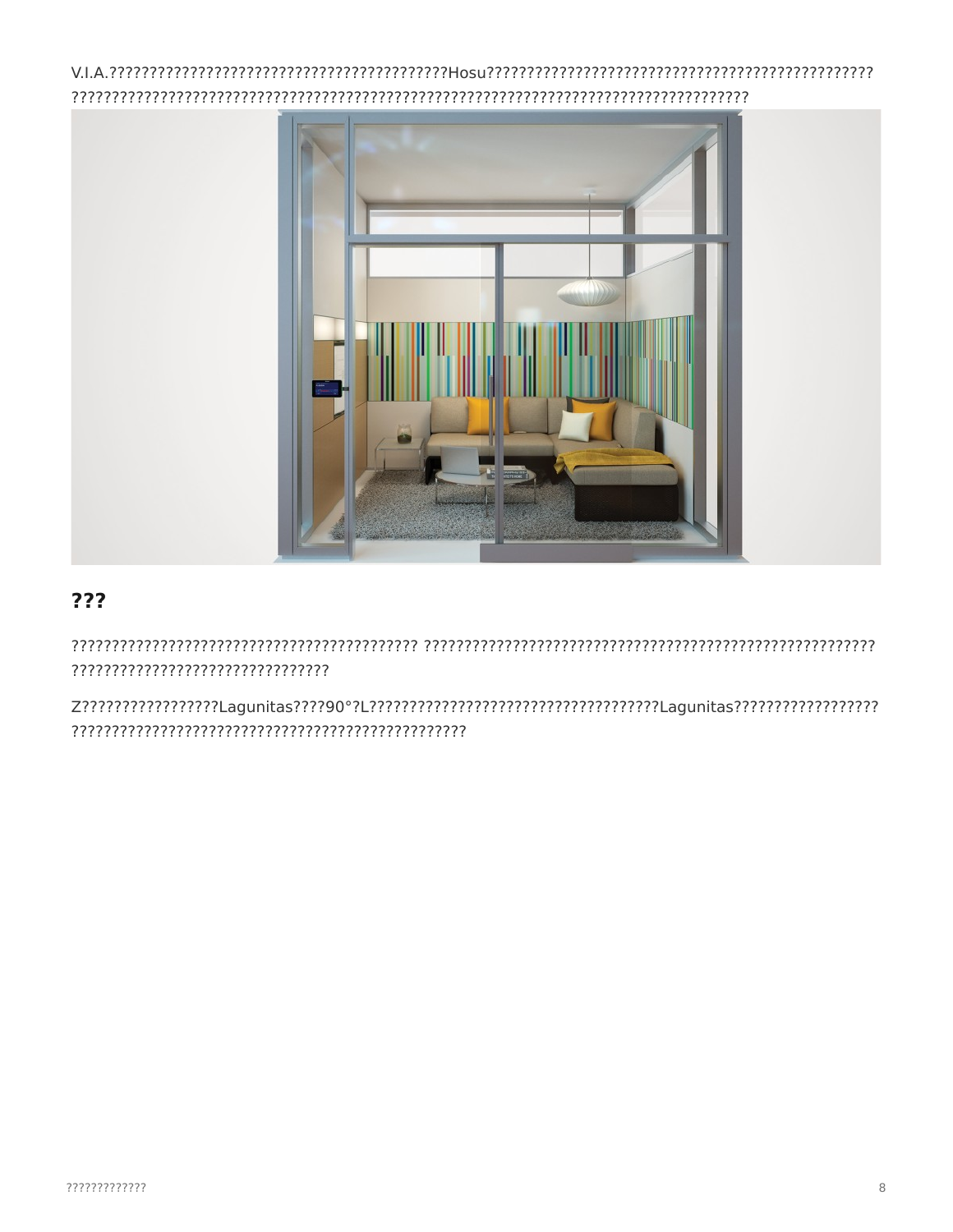

## ??????????????

??

## ??????????

### ????????????

• ???? J. K. ?????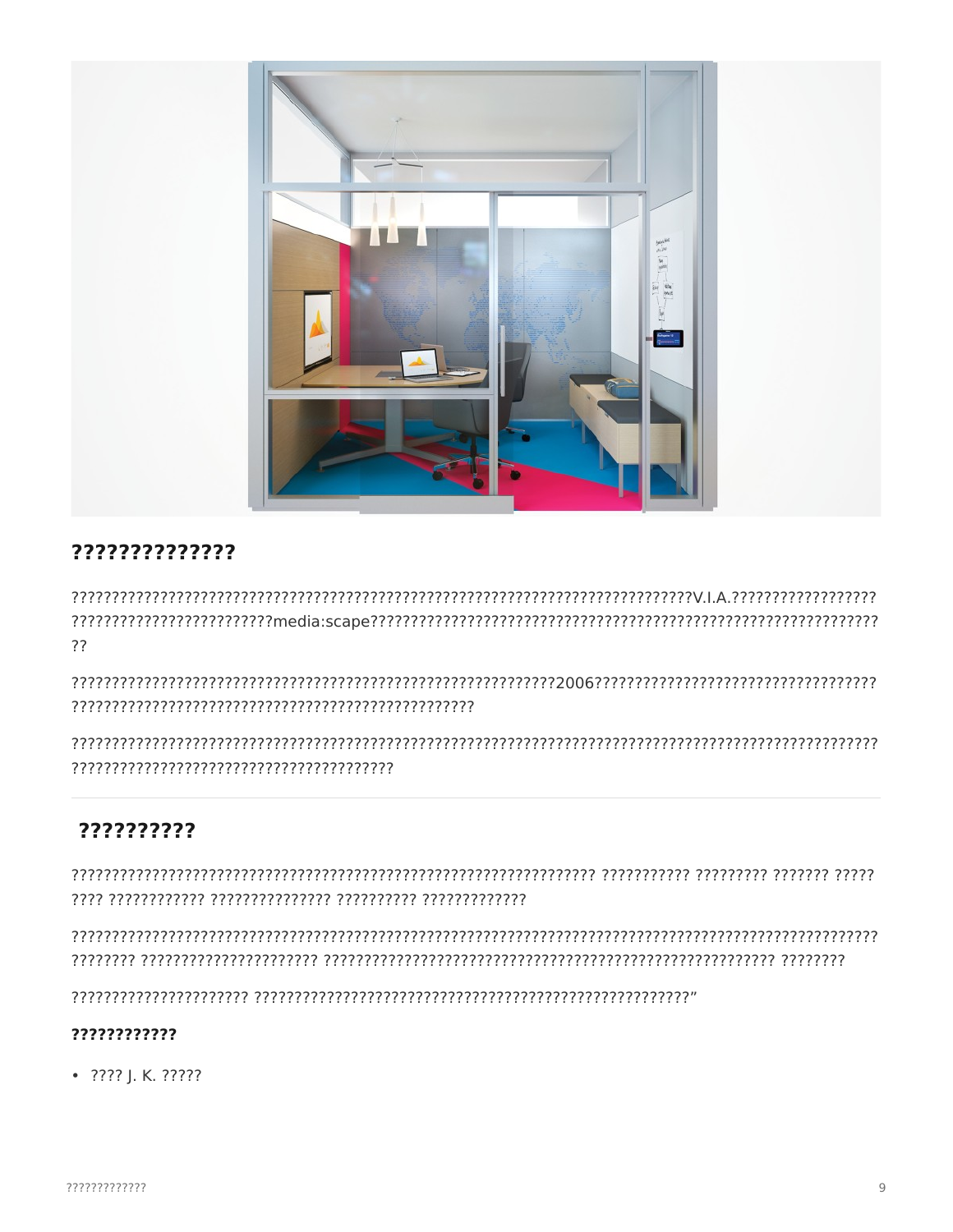- 
- 
- ???? ?????????TV ???????
- $.777777777$
- $.77777777777777777799$
- 
- 
- $.77777777777779$
- ???? ??????NBA ??
- $.7777777777779$
- 
- 

### ?????

Susan Cain ?????????The Quiet Revolution ??????? 2014 ??????????????? ????????????Quiet - The Power of Inroverts in a World That Can't Stop Talking???????? ????????????????????????? 2014 ????????????????????????? ?????????????????? Steelcase ??? ???????????The Quiet Revolution ?????? ?????????????????????????? ????????????????????? 2014 ??? 2015 ????????The Quiet Revolution ?????????????????????????? ???????